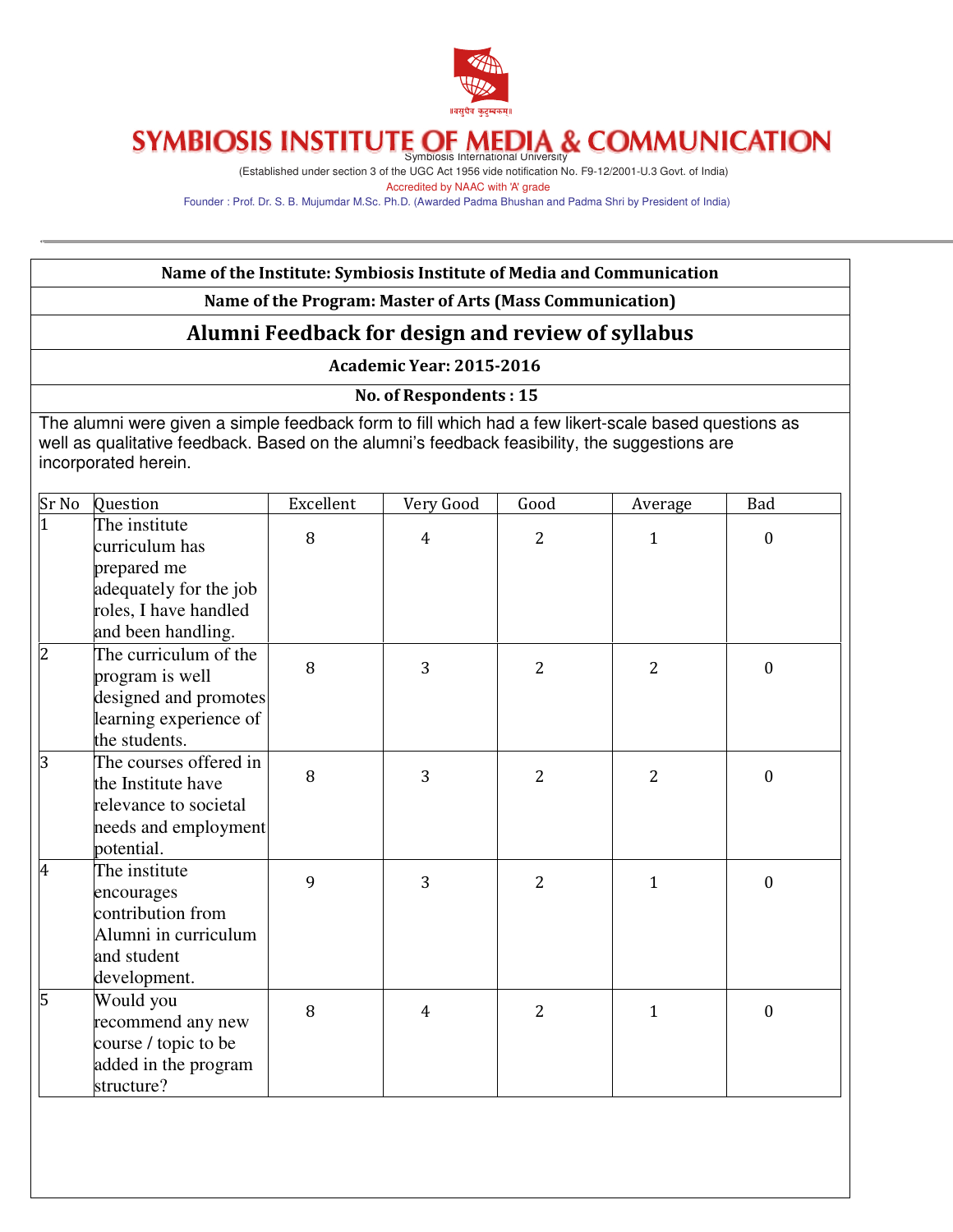| <b>Summary of Feedback Analysis and Action Taken:</b> |                                                            |                                                                                       |  |  |
|-------------------------------------------------------|------------------------------------------------------------|---------------------------------------------------------------------------------------|--|--|
| Sr. No                                                | <b>Particulars / Action Point</b>                          | <b>Action Taken</b>                                                                   |  |  |
|                                                       | Teach more industry oriented courses<br>rather than theory | Changing the content of multiple courses based on<br>industry professional's feedback |  |  |

Benez

Prof. Sneha Gore Mehendale Dr. Ruchi Jaggi Name and Signature of Faculty

Ruchi Jag $\gamma$ 

Name and Signature of Director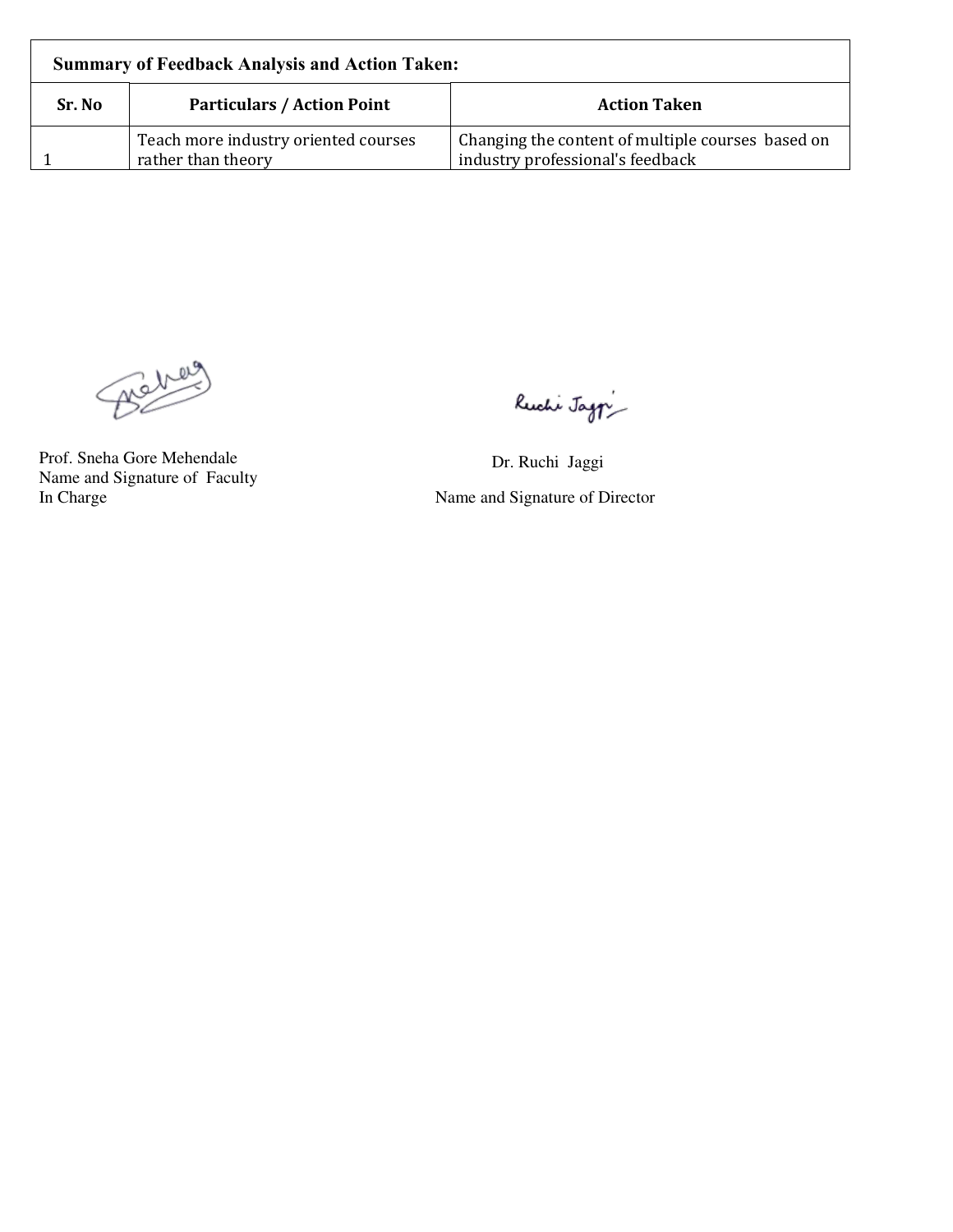

### **SYMBIOSIS INSTITUTE OF M COMMUNICATION** Symbiosis International University

(Established under section 3 of the UGC Act 1956 vide notification No. F9-12/2001-U.3 Govt. of India) Accredited by NAAC with 'A' grade

Founder : Prof. Dr. S. B. Mujumdar M.Sc. Ph.D. (Awarded Padma Bhushan and Padma Shri by President of India)

Name of the Institute: Symbiosis Institute of Media and Communication

Name of the Program: Master of Arts (Mass Communication)

Employers Feedback for design and review of syllabus

Academic Year: 2015-16

For the academic year 2015-16, informal feedback was collected from the recruiters as they came to campus during the placement season. An input from a recruiter would typically be discussed by the faculty members, or even during the Programme Review Committees meetings, to deliberate and gauge what action could be taken on these inputs. After checking the feasibility of these inputs, some of them have been acted upon and changes have been made in the curricular aspects in the following years.

The recruiters for journalism cohort highlighted the need to teach the students specific skills for online media, since many digital-only news outlets had just started. The journalists working at such outlets need to possess multi-media skills, given the slow transition towards MoJo (Mobile Journalism). These suggestions were incorporated in the syllabus through special focus on digital media in courses like 'Writing for media', 'news reporting and editing' as well as 'online and social media tools', which had just started that year.

The recruiters for the Audio-Visual Cohort would often be production houses, or even independent film makers, who highlighted the need for students to be absolutely technically sound. The content of a few key courses was tailored to suit these demands.

Sneha Mehendale Dr Ruchi Jaggi Name and Signature of

Ruchi Jazzi

Faculty In Charge Name and Signature of Director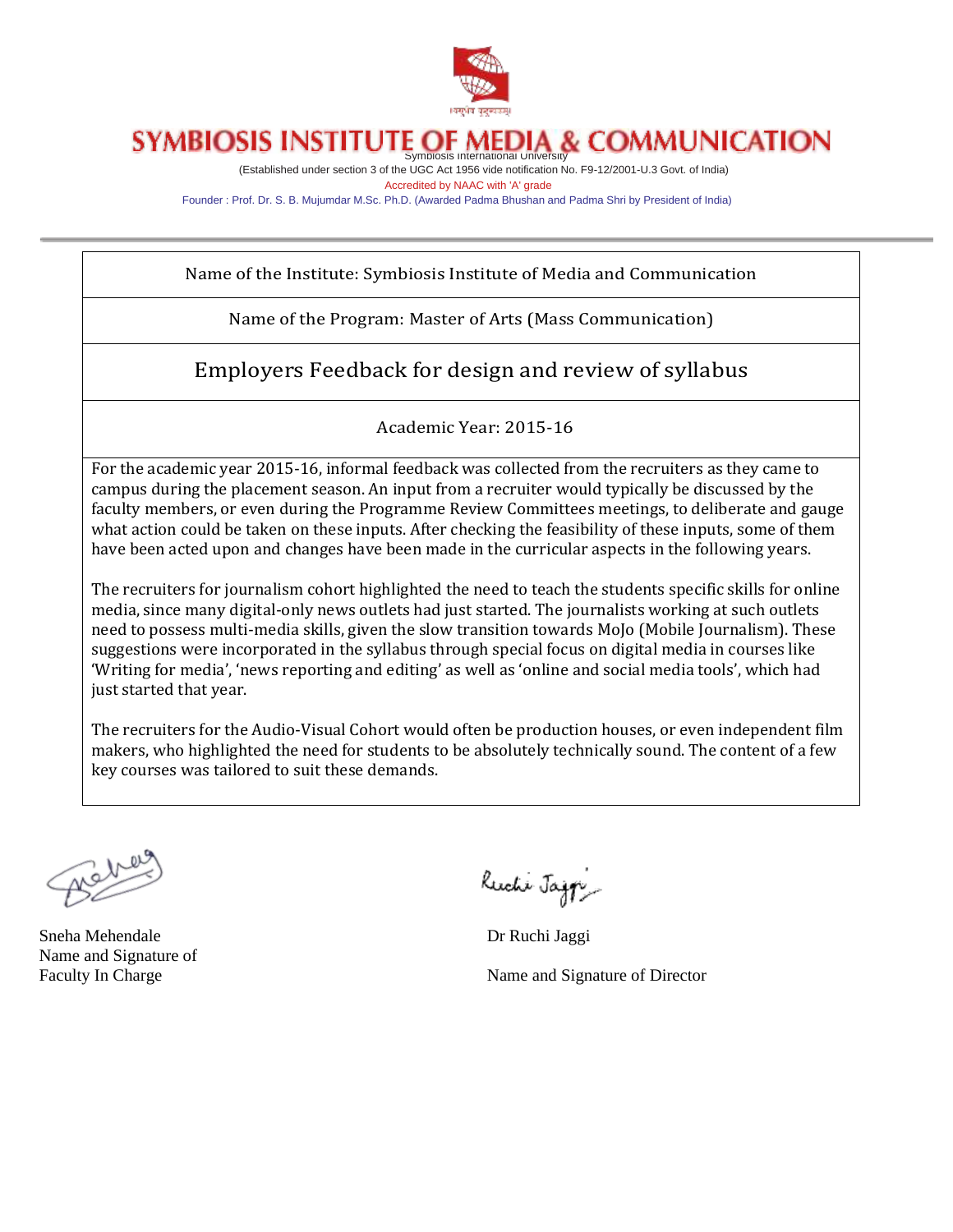

# SYMBIOSIS INSTITUTE OF MEDIA & COMMUNICATION

(Established under section 3 of the UGC Act 1956 vide notification No. F9-12/2001-U.3 Govt. of India) Accredited by NAAC with 'A' grade

Founder : Prof. Dr. S. B. Mujumdar M.Sc. Ph.D. (Awarded Padma Bhushan and Padma Shri by President of India)

Name of the Institute: Symbiosis Institute of Media and Communication

Name of the Program: Master of Arts (Mass Communication)

Students Feedback for design and review of syllabus

Academic Year: 2015-2016

The students were given a simple feedback form to fill which had a few Likert-scale based questions as well as qualitative feedback is sought. Based on the students' feedback feasibility, the suggestions are incorporated.Due action was taken on suggestions like incorporation of courses on public policy and data journalism.

No. of Respondents: 55

| Sr No        | Question                                                                                               | Strongly<br>Disagree | Disagree     | Neutral | Agree | <b>Strongly Agree</b> |
|--------------|--------------------------------------------------------------------------------------------------------|----------------------|--------------|---------|-------|-----------------------|
| $\mathbf{1}$ | The topics were<br>overlapping with the<br>courses taught<br>earlier/during the<br>semester            | 12                   | 18           | 9       | 16    | $\mathbf{0}$          |
| 2            | I was informed about<br>our expected<br>competencies and what<br>is the outcome of the<br>programme    | $\mathbf{0}$         | 5            | 18      | 23    | 14                    |
| 3            | The curriculum is<br>relevant and offers<br>flexibility to meet my<br>learning needs                   | $\theta$             | 3            | 15      | 27    | 10                    |
| 4.           | Adequate co-curricular<br>learning opportunities<br>are provided to support<br>my curricular learning. | 1                    | $\mathbf{1}$ | 23      | 21    | 9                     |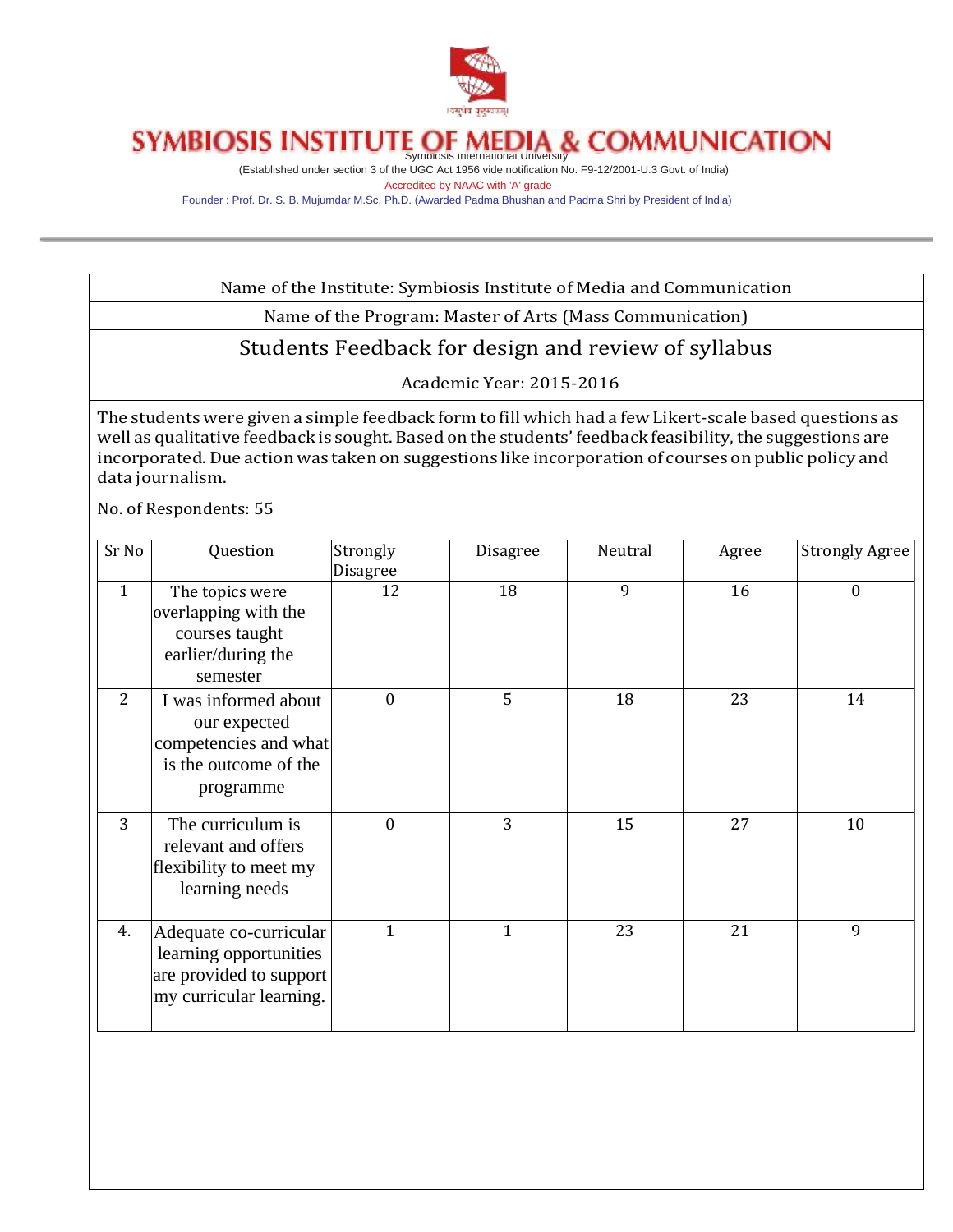| Summary of Feedback Analysis and Action Taken: |                                                                                                                                                                                                            |                                                                                                                                                                                                         |  |  |  |
|------------------------------------------------|------------------------------------------------------------------------------------------------------------------------------------------------------------------------------------------------------------|---------------------------------------------------------------------------------------------------------------------------------------------------------------------------------------------------------|--|--|--|
| Sr.<br>N <sub>o</sub>                          | Particulars / Action Point                                                                                                                                                                                 | <b>Action Taken</b>                                                                                                                                                                                     |  |  |  |
| 1.                                             | International relations and international<br>trade could be given special focus while<br>learning journalism. The journalism students<br>will also benefit from learning in detail about<br>public policy. | A course on public policy was included in Sem II for<br>journalism students, in 2018.                                                                                                                   |  |  |  |
| 2.                                             | Data journalism needs to be taught; it seems<br>to be the future of the industry                                                                                                                           | A course on data journalism was included in Sem II for<br>journalism students, in 2018. SIMC is one of the first J-<br>schools in the country to have a specific course dedicated<br>to data journalism |  |  |  |
| 3.                                             | How do journalists need to deal with mental<br>health and sexual health should be taught<br>while teaching reporting skills. Such concepts<br>are gaining prominence in journalism                         | Dealing and reporting on these concepts is usually<br>covered in a sem III course named specialized reporting,<br>2016 onwards.                                                                         |  |  |  |

Behaus

Name and Signature of Faculty In Charge / Coordinator Name and Signature of Director

Prof. Sneha Gore Mehendale Dr Ruchi Jaggi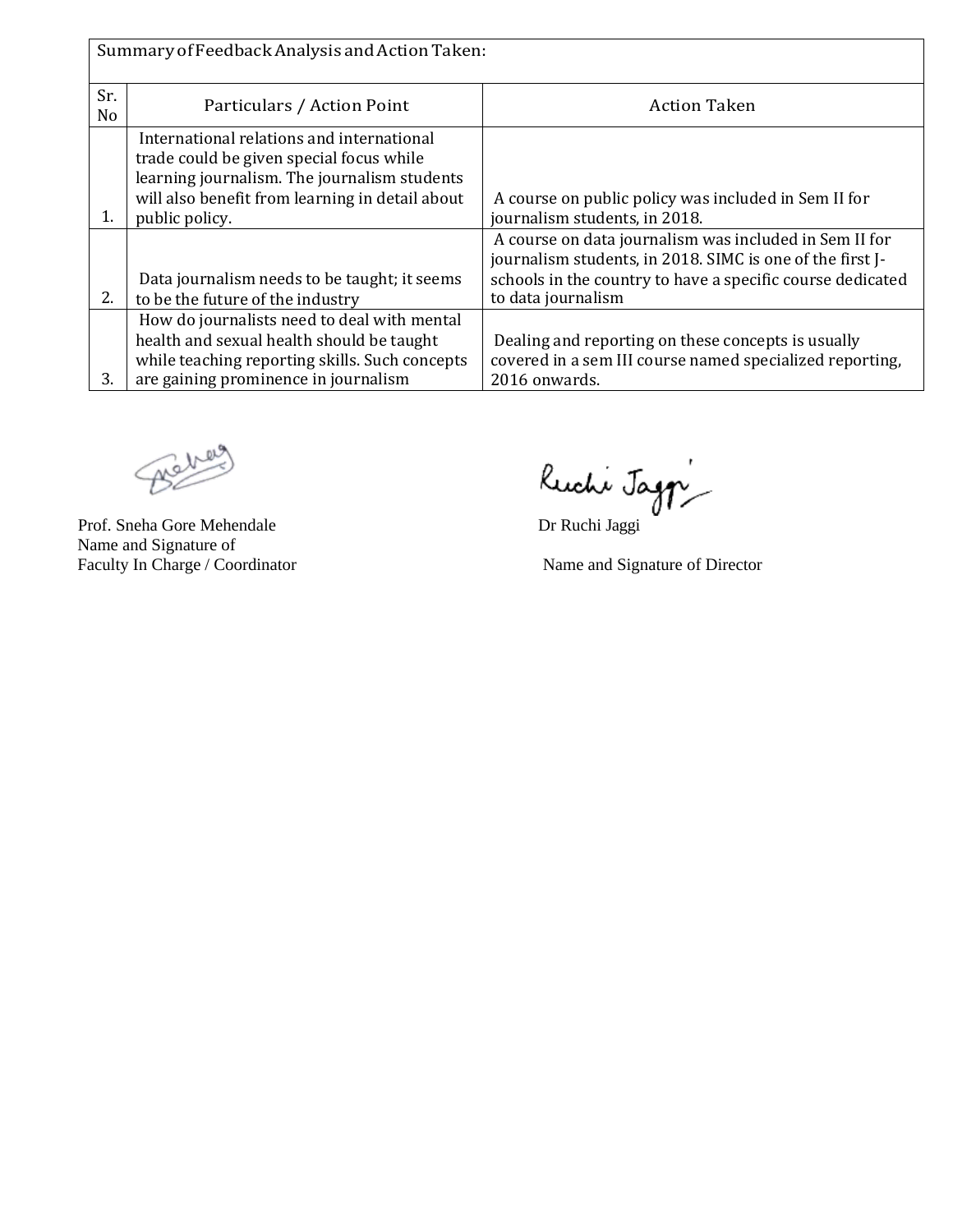

### **COMMUNICATION** Symbiosis International University

(Established under section 3 of the UGC Act 1956 vide notification No. F9-12/2001-U.3 Govt. of India) Accredited by NAAC with 'A' grade

Founder : Prof. Dr. S. B. Mujumdar M.Sc. Ph.D. (Awarded Padma Bhushan and Padma Shri by President of India)

| Name of the Institute: Symbiosis Institute of Media and Communication                                                                                                                                                            |                                                                                                                                                         |           |                        |                |                  |                  |
|----------------------------------------------------------------------------------------------------------------------------------------------------------------------------------------------------------------------------------|---------------------------------------------------------------------------------------------------------------------------------------------------------|-----------|------------------------|----------------|------------------|------------------|
| Name of the Program: Master of Arts (Mass Communication)                                                                                                                                                                         |                                                                                                                                                         |           |                        |                |                  |                  |
|                                                                                                                                                                                                                                  | Teachers Feedback for design and review of syllabus                                                                                                     |           |                        |                |                  |                  |
|                                                                                                                                                                                                                                  | Academic Year: 2015-2016                                                                                                                                |           |                        |                |                  |                  |
|                                                                                                                                                                                                                                  |                                                                                                                                                         |           | No. of Respondents: 13 |                |                  |                  |
| The teachers were given a simple feedback form to fill which had a few likert-scale based questions as well<br>as qualitative feedback. Based on the teachers' feedback feasibility, the suggestions are incorporated<br>herein. |                                                                                                                                                         |           |                        |                |                  |                  |
| $S_{r}$ No                                                                                                                                                                                                                       | Question                                                                                                                                                | Excellent | Very Good              | Good           | Average          | Bad              |
| $\mathbf{1}$                                                                                                                                                                                                                     | I am given enough<br>freedom to contribute<br>my ideas on<br>curriculum design and<br>development.                                                      | 9         | $\overline{2}$         | 2              | $\boldsymbol{0}$ | $\boldsymbol{0}$ |
| $\overline{2}$                                                                                                                                                                                                                   | The faculty<br>members/teachers are<br>supported with<br>adequate learning<br>resources.                                                                | 9         | 3                      | 1              | $\theta$         | $\theta$         |
| 3                                                                                                                                                                                                                                | The faculty<br>members/teachers are<br>encouraged to<br>establish linkages with<br>Industry.                                                            | 9         | 3                      | $\mathbf{1}$   | $\boldsymbol{0}$ | $\boldsymbol{0}$ |
| 4                                                                                                                                                                                                                                | The syllabus is<br>relevant and adequate<br>in terms of scope,<br>depth and choice to<br>help develop the<br>required competencies<br>amongst students. | 9         | $\overline{2}$         | $\overline{2}$ | $\boldsymbol{0}$ | $\boldsymbol{0}$ |
| 5                                                                                                                                                                                                                                | Would you<br>recommend any new<br>course / topic to be<br>added in the program<br>structure?                                                            | 9         | $\overline{2}$         | $\overline{2}$ | $\boldsymbol{0}$ | $\mathbf{0}$     |